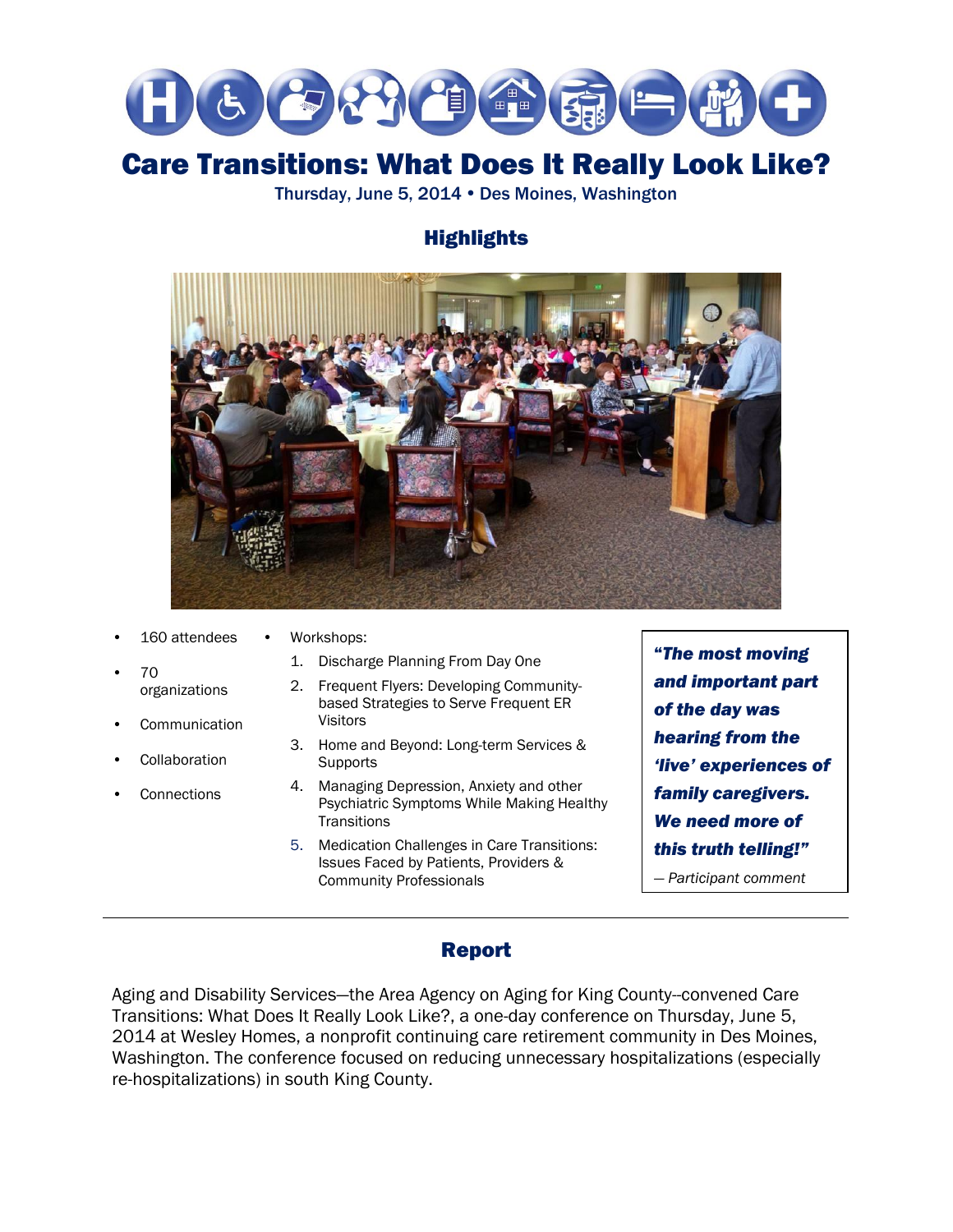The [conference webpage](http://www.agingkingcounty.org/CTconference/) provided background information and pre-reading materials about hospital readmissions and community-based care transitions models. For the conference program, with agenda, [click here.](http://www.agingkingcounty.org/ctconference/conference-program_final.pdf)

### Care Transitions: What Does It Really Look Like?

In the opening general session, Selena Bolotin shared progress made in south King County over the past three years:

- The readmission rate has improved--dropping from 18.3 percent in 2010 to 16.2 percent in 2013.<sup>1</sup>
- While the south King County readmission rate is still higher than the state average, improvement in this geographic area has exceeded improvement statewide.
- South King County experienced increases in ED and Observation visits but a significant decrease in Nursing Home readmits in 2013.

Prior to the conference, participants received a link to Qualis Health's [Community Performance Report:](http://www.agingkingcounty.org/CTconference/Y2013Q4_Comm_SouthKing.pdf)  [Improving Care Transitions and Reducing Hospital](http://www.agingkingcounty.org/CTconference/Y2013Q4_Comm_SouthKing.pdf) 

### [Readmissions](http://www.agingkingcounty.org/CTconference/Y2013Q4_Comm_SouthKing.pdf) (South King County data thru 12/31/2013, created 5/29/14).

#### Ms. Bolotin then moderated a panel presentation on key strategies for successful care transitions related to standardizing processes, improving communications and patient and family engagement.

Bruce Rehm discussed how the Kitsap County Cross Continuum of Care Transitions Project got started two years ago. He outlined the following:

- Mission, purpose, vision, strategies, goals, scope, structure, responsibilities and deliverables of the project.
- SMART (specific, measureable, attainable, relevant, time-bound) goals.
- Start small and involve stakeholders.
- Let data drive activity.
- Ensure that meetings are well-managed.

Nikole Jay discussed strategies for improving health care and patient experience at a lower cost, including:

- Provision of sub-acute services outside of hospital setting.
- Transitional support.

Bruce Rehm, Harrison Medical Center, described the genesis of the Kitsap County Cross Continuum of Care Transitions Project.

#### Opening Session Panelists:

- Selena Bolotin, LICSW, Director, Washington Care Transitions and Patient Safety, Qualis Health (moderator)
- Bruce Rehm, Manager, Operational Improvement, Harrison Medical Center
- Nikole L. Jay, Executive Director, Judson Park
- Andy Barrett and Mary Dunlap, family caregivers

l <sup>1</sup> The non-dual (Medicare only) readmit rate is 14.2 percent while the dual (Medicare-Medicaid) readmit rate is 21.1 percent.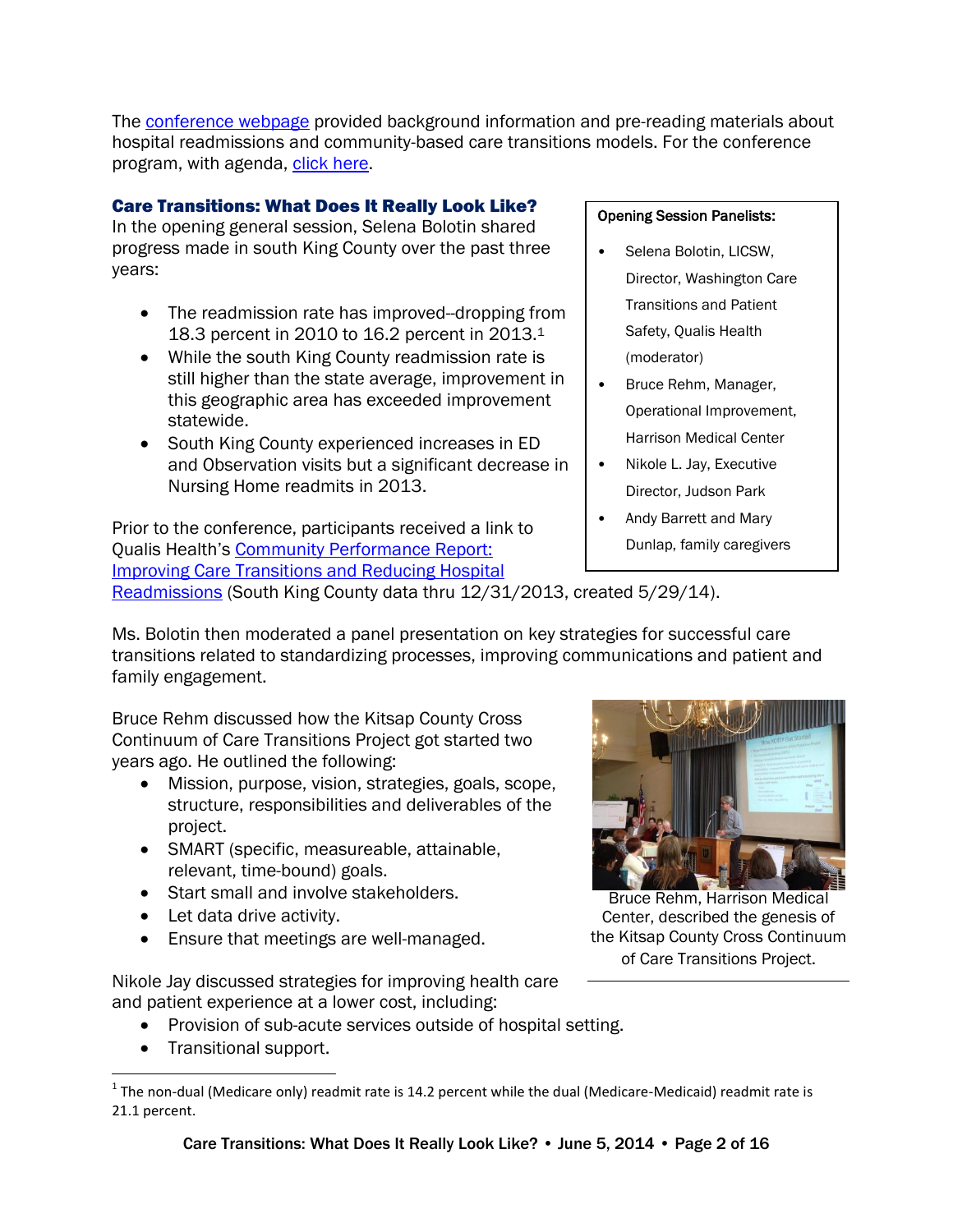- Risk assessment.
- Short-stay orientation.
- Holistic wellbeing focus in discharge planning.
- Integration of Interact tools with electronic medical records.
- Patient and family education.
- Follow-up with primary care providers and specialists.

Mary Dunlap and Andy Barrett shared their loved one Donna's experience over eight months of care. Highlights included:

- Eight hospital stays (four different hospitals).
- Twenty-one medications upon discharge.
- Stays at four skilled nursing facilities.
- Twenty doctors and "countless" nurses.

*patients without family?" —Mary Dunlap and Andy Barrett,* 

*"What happens to* 

*family caregivers*

They recounted incidents where healthcare workers were restricted by health care system rules, lack of access to medical records, lack of coordination with Donna's primary care provider, and fragmented transition.

A combined Powerpoint for this session is available online [\(click here\)](http://www.agingkingcounty.org/ctconference/docs/Care-Transitions-What-Does-It-Really-Look-Like_opening-panel.pdf).

#### Collective Wisdom: Case Studies in Care Transitions

Kathleen Moisio, Ph(C), RN, BSN, Clinical Assistant Professor of Nursing and Comprehensive Gerontologic Education Partnership Coordinator, Pacific Lutheran University, led an interactive case study exercise in which conference participants discussed community resources for community-based recovery and wellness.

Participants sat at tables by role:

- Emergency Department/EMS
- Home Health/Home Care
- Hospice/Palliative Care
- PCPs/Clinicians/Clinics
- SNF/Residential Care
- Hospital/Health System-based Care Management
- Community-based Case Management/Care Coordination
- Community-based Programs/Resources/ Support Services
- Programs, Systems Operations, Quality Improvement)



Participants who work in Community-based Case Management & Care Coordination considered the most appropriate response to two complex cases.

Discussion reinforced the notion that none of us can do this work alone and all of us have a role to play in improving community-based recovery and reducing hospital readmissions. To read the case studies, [click here.](http://www.agingkingcounty.org/CTconference/Case%20Studies_South%20King%20County.pdf) A brief PowerPoint presentation is available [online.](http://www.agingkingcounty.org/ctconference/docs/Collective-Wisdom_general-session.pdf)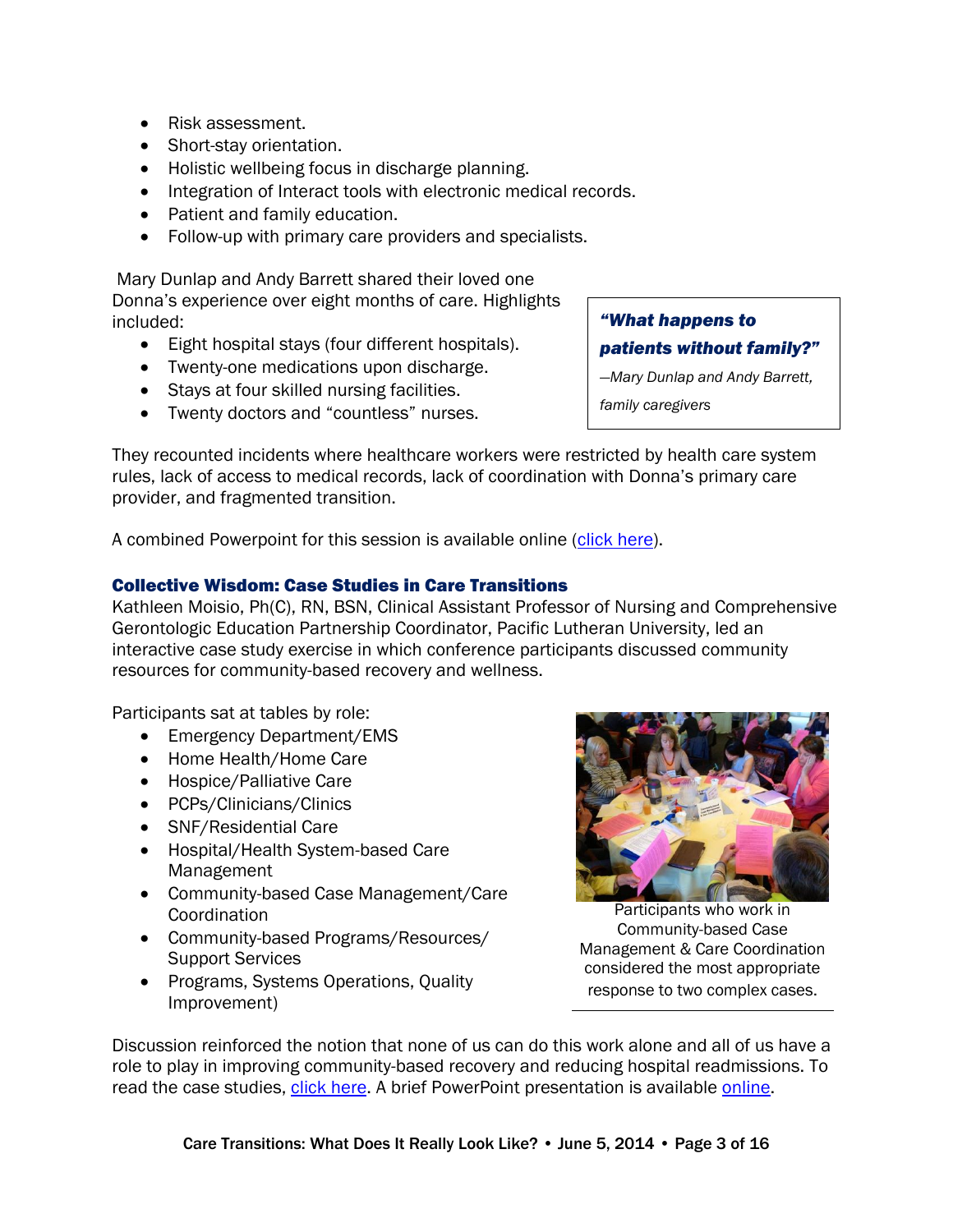## Concurrent Workshops

Two sets of concurrent 90-minute workshops were held (morning and afternoon). Following is a synopsis and key learnings from each workshop:

#### Discharge Planning From Day One

Healthcare organizations have come to recognize that making decisions regarding next levels of care and giving discharge instructions to patients in the last few hours before their

discharge is not effective. Transition to health requires more than hospital care. Hospitals are just one part of the care continuum. Follow-up care coordination is critically important and hospital personnel must understand care needs outside of the hospital.

In this session, representatives from Franciscan and Multicare healthcare systems discussed strategies for assessing risk and planning for discharge and follow-up care, even before a patient is admitted.

#### Key messages:

- Recognize importance of quality vs. quantity (cost). Change system to get reimbursed for quality care.
- Have champions to drive the work, keep the ball rolling from within the ranks—someone who believes in the process.
- Deconstruct the process in order to reconstruct it.
- Define who's responsible for which parts of the process. Hardwire process improvement.
- Develop strategies using evidenced-based practices.
- Always pilot new programs and process changes.
- Allow sufficient time. Change doesn't happen overnight.
- Discharge planning and transition is everyone's job, including bedside staff. Plan early—change the discharge process to involve the bedside people from the time they enter the hospital. Make sure timelines are realistic.
- Illness progression planning is important (personally and professionally).
- Be sure staff know about Older Americans Act, Medicare and Medicaid limitations.
- Help staff learn what programs/services are available within the community, how to help patients and family members navigate systems and how to connect with available resources, including equipment that is medically necessary.
- Develop patient communication and education strategies that include patient contact prior to stay, daily contact regarding discharge, and follow-up care coordination. Include community resources at each stage of contact.
- Encourage patients and family members to use a whiteboard.
- Caregivers may not ask for help. Some don't identify themselves as caregivers. Look at informal supports. Include family members as much as possible.

## Discharge Planning From Day One Speakers:

- Carol Higgins, OTR (Ret.), CPHQ, Quality Improvement Consultant, Care Transitions Lead & Certified INTERACT® Educator, Qualis Health (moderator)
- Kim Barwell, System Manager, Care Management, Franciscan Health System
- Stephanie Mudd, RN Case Management Manager, MultiCare Health System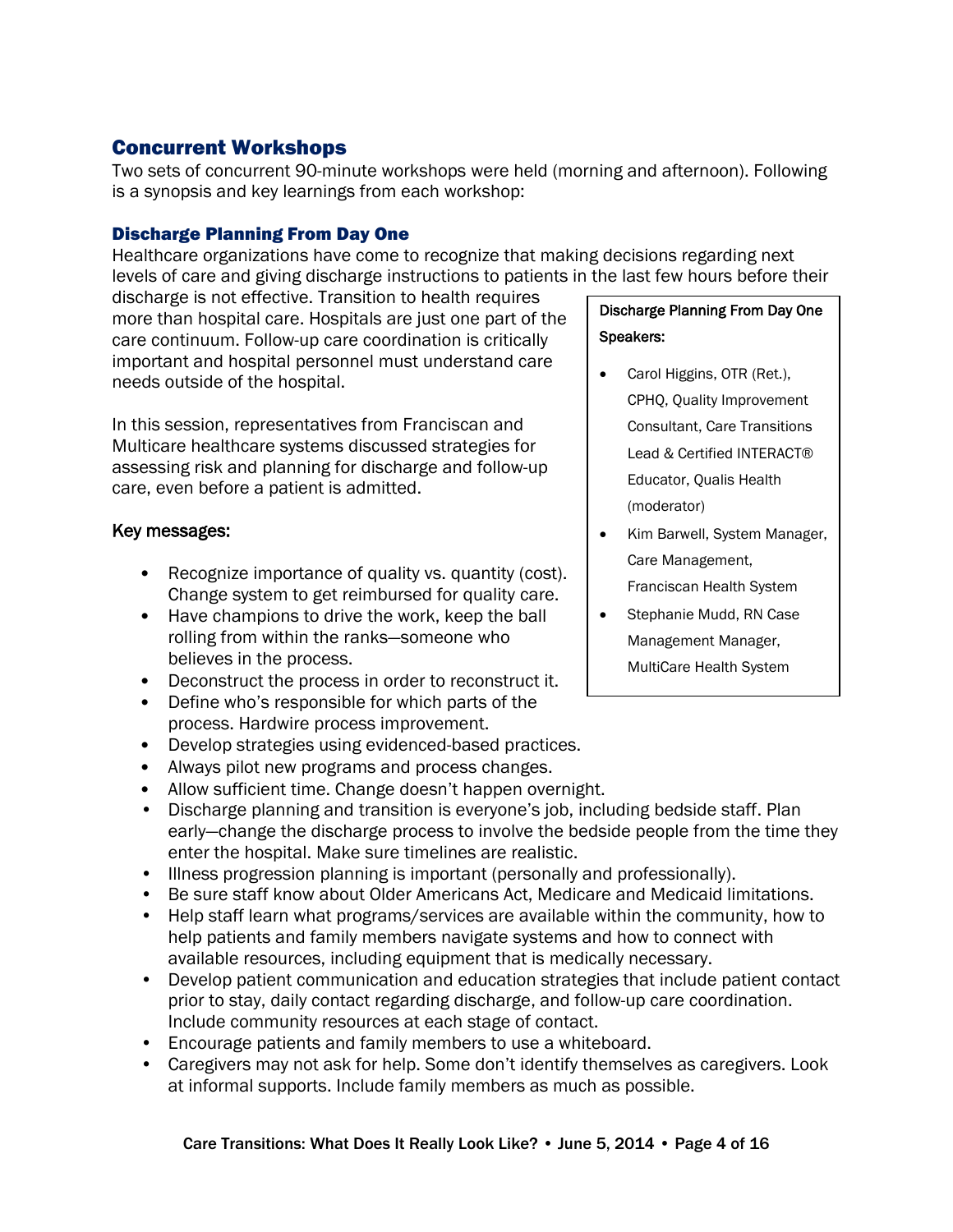- [National Alliance of Professional Geriatric Care Managers](http://www.caremanager.org/) is an online resource for private pay patients.
- Referral numbers for Medicaid eligibility screening are available on the ADS website: [www.agingkingcounty.org/docs/southcountyservices.pdf](http://www.agingkingcounty.org/docs/southcountyservices.pdf)

The combined PowerPoint presentation for this session is available online [\(click here\)](http://www.agingkingcounty.org/CTconference/docs/Discharge-Planning-from-Day-One_workshop.pdf).

#### Frequent Flyers: Developing Community-based Strategies to Serve Frequent ER Visitors

Patients seen frequently in the ER have a huge impact on Medicaid, Medicare, and fire/EMS costs, and they miss receiving the coordinated care that family doctors and internists provide. Many have a mental health diagnosis or substance abuse disorder. This workshop focused on preventive and interventional strategies in use in south King County that help patients get primary care and other services and support in the community, as well as special considerations for individuals with developmental disabilities.

Elaine Thurnhofer reported good progress in reducing frequent ER visitors:

- Between June 2012 and June 2013, the rate of ED visits by Medicaid recipients delinced by 9.9 percent.
- The rate of visits by frequent utilizers (5+ visits per year) declined by 10.7 percent.
- The rate of visits resulting in scheduled drug prescription fell by 24 percent.
- The rate of visits for low-acuity diagnoses declined by 14.2 percent.

## Frequent Flyers: Developing Community-based Strategies to Serve Frequent ER Visitors Speakers:

- Elaine Thurnhofer, RN, MS, CPHQ, VP Quality Services, UW Medicine/Valley Medical Center (moderator)
- Andrea Bloom, MSW, ED Case Manager, Valley Medical **Center**
- Dan Peterson, Mental Health Resource Manager, Developmental Disabilities Administration, Department of Social and Health Services
- Mitch Snyder, Battalion Chief, Kent Fire Department RFA, EMS/FD CARES

#### Key messages:

- [Kent FD](http://fdcares.com/) CARES has had remarkable success in improving the health outcomes of individuals in need of non-emergency services.
	- $\circ$  Firefighter EMTs and RNs determine the underlying cause of a 911 request and determine the most appropriate solution to the problem, including education, advocacy and medical systems navigation (but not case management).
	- o Four other departments in Washington state have adopted FD CARES (Olympia, South King-Federal Way-DesMoines, Kitsap, Tacoma)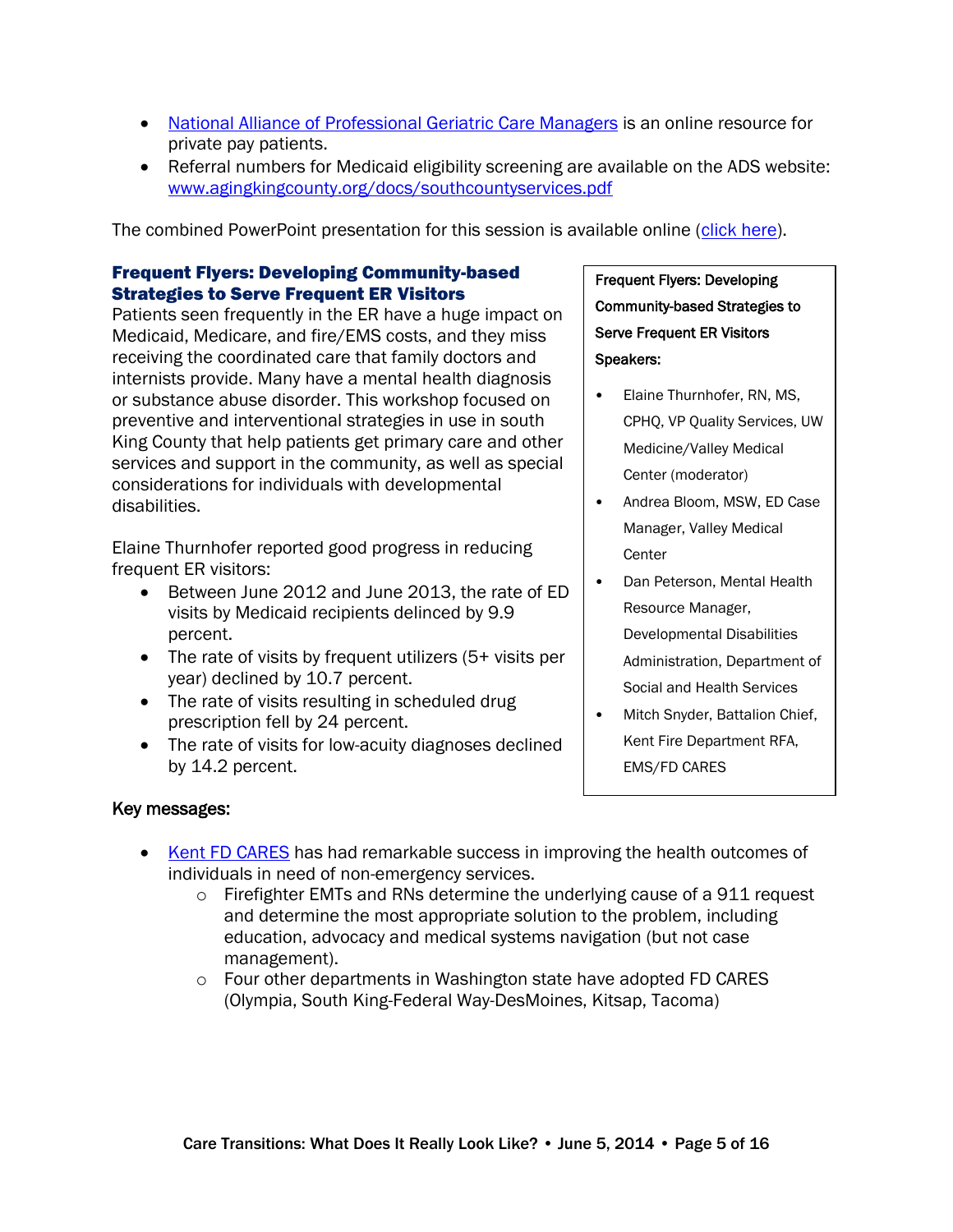- o High utilizers of 911 and ED services, callers with pneumonia, CHF, Acute MI, COPD, and older residents at risk of falls receive extra support to help avoid unnecessary readmissions.
- o FD CARES also maintains a non-emergent number, which avoids costly unnecessary aid responses.
- o Data (patient information and identification, and more) is a critical component in prioritizing patients and workload. Whenever possible, FD CARES tracks home care and health care provider information, and can call agencies on a patient's behalf.



Kent Fire Battalion Chief Mitch Snyder described how Kent FD CARES reduces need for nonemergency services and avoids unnecessary readmissions.

- Valley Medical Center serves Public Hospital District No. 1 of King County (doing business as UW Medicine/Valley Medical Center).
	- o The hospital adheres to seven best practices for reducing preventable ER visits by Medicaid clients:
		- 1. Electronic Health Information
		- 2. Patient Education
		- 3. Patient Review and Coordination (PRC) Clients
		- 4. PRC Client Care Plans
		- 5. Narcotic Prescription Guidelines
		- 6. Prescription Monitoring
		- 7. Use of Feedback Information
	- $\circ$  Critical components for success are teamwork, patient education, and patient advocacy.
- Individuals with Developmental Disabilities (DD) have complex medical needs, often undiagnosed, and have twice the rate of complex mental health symptoms than what is found in the general population. Care must be taken to look at the cause of symptoms—genetic, neurological, TBI, FAES, and pain due to medical conditions.
	- o Individuals with DD who live in the community may receive a variety of supports, but in King County, roughly one-third who qualify are actually enrolled. Of those enrolled, about two-thirds receive some sort of DDA funding.
	- $\circ$  Individuals with DD receive both formal and informal supports, including government, family, church community, transportation, schools, community colleges, mental health enrollment, medical care, and emergency services.
- Smart 911 and 911 text options are coming.
	- o In general, the more information a caller can provide to dispatch (for medical or law enforcement response), the better the response by first responders.
	- o Have brief and to the point information ready for first responders. Communicate whether patient/client has problems with touch, providing appropriate response to directions, sequencing events, or communication in general.
- Resilience starts with supporting families and service providers to access competent medical and psychiatric care, and behavior support planning.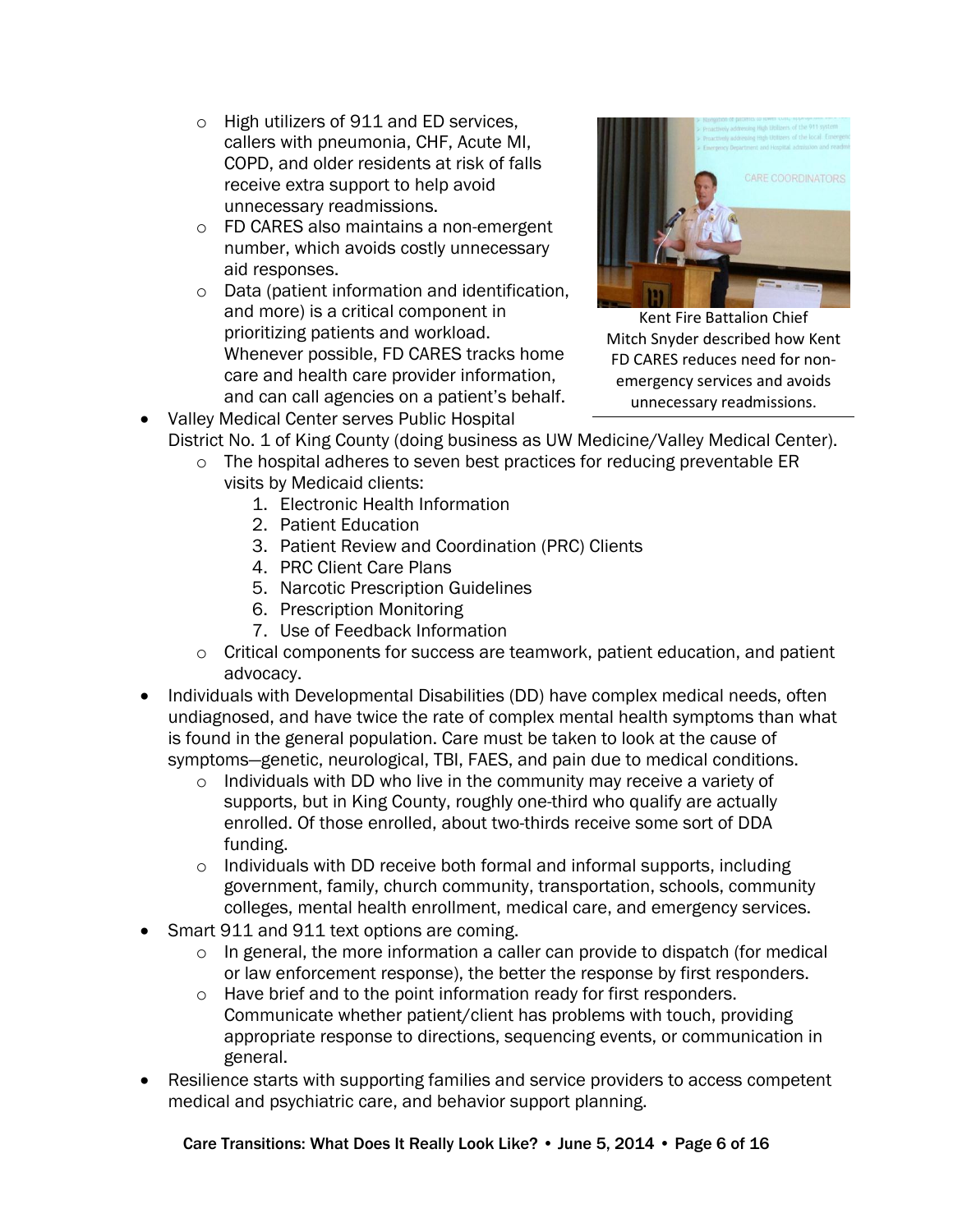- For high utilizers of the 911 system we first attempt to improve information to first responders at the time of the call.
- Develop cross-system crisis plans to improve collaboration around challenging individuals.

The combined PowerPoint presentation for this session is available online [\(click here\)](http://www.agingkingcounty.org/CTconference/docs/Frequent-ER-Flyers_workshop.pdf).

#### Home and Beyond: Long-term Services & Supports

Knowing what services are available and how systems work together across the continuum of settings is essential in planning for transitions of care. This workshop provided an overview of essential services and supports available via community partners, within as well as beyond Seattle and King County.

1-888-4ELDERS is an easy recall number for Senior Information & Assistance, which is the "front door" to Aging Network services funded by the federal Older Americans Act and state Senior Citizens Services Act. This includes Adult Day Services, Case Management, Chronic Care Management, Care Transitions, Elder Abuse Prevention and Survivors Support, Family Caregiver Support, Health Promotion, Home Care/Personal Care, Information and Assistance, Legal Services, Ombudsman, Nutrition. Senior Centers (Seattle only), and Volunteer Transportation. Aging and Disability Services—the Area Agency on Aging for Seattle-King County—administers the funds countywide.

## Home and Beyond: Long-term Services & Supports Speakers:

- Maureen Linehan, Interim Director, Aging and Disability Services (moderator)
- **•** Bernie Dorsey, Director of Outreach, Wesley Homes Retirement Communities and Health Services
- Flanna Perkins, Director of Operations/General Manager, ResCare Home Care
- Bonni Stratton, MSW. Manager of Business Development, Franciscan Hospice and Palliative Care

#### Key messages:

- Caseloads are quite high, due to insufficient funding.
- Case managers are frustrated when they are not informed that a client is hospitalized. Also, it's difficult to know who to call if no supports were given at discharge.
- Electronic health records have yet to provide the kind of information needed for community-based care coordination.
- HIPPA gets in the way
- Conversations about long-term care options need to start earlier. An outside person can help but more funding is needed to provide that kind of service. May need a "conversation starter kit."
- Patients/clients need more time.
- Need more safety net services. Not a lot of options for the homeless population. Besides housing, transportation options are limited. Telephone connection may not be possible (no phone or limited minutes). Psych/social issues present challenges.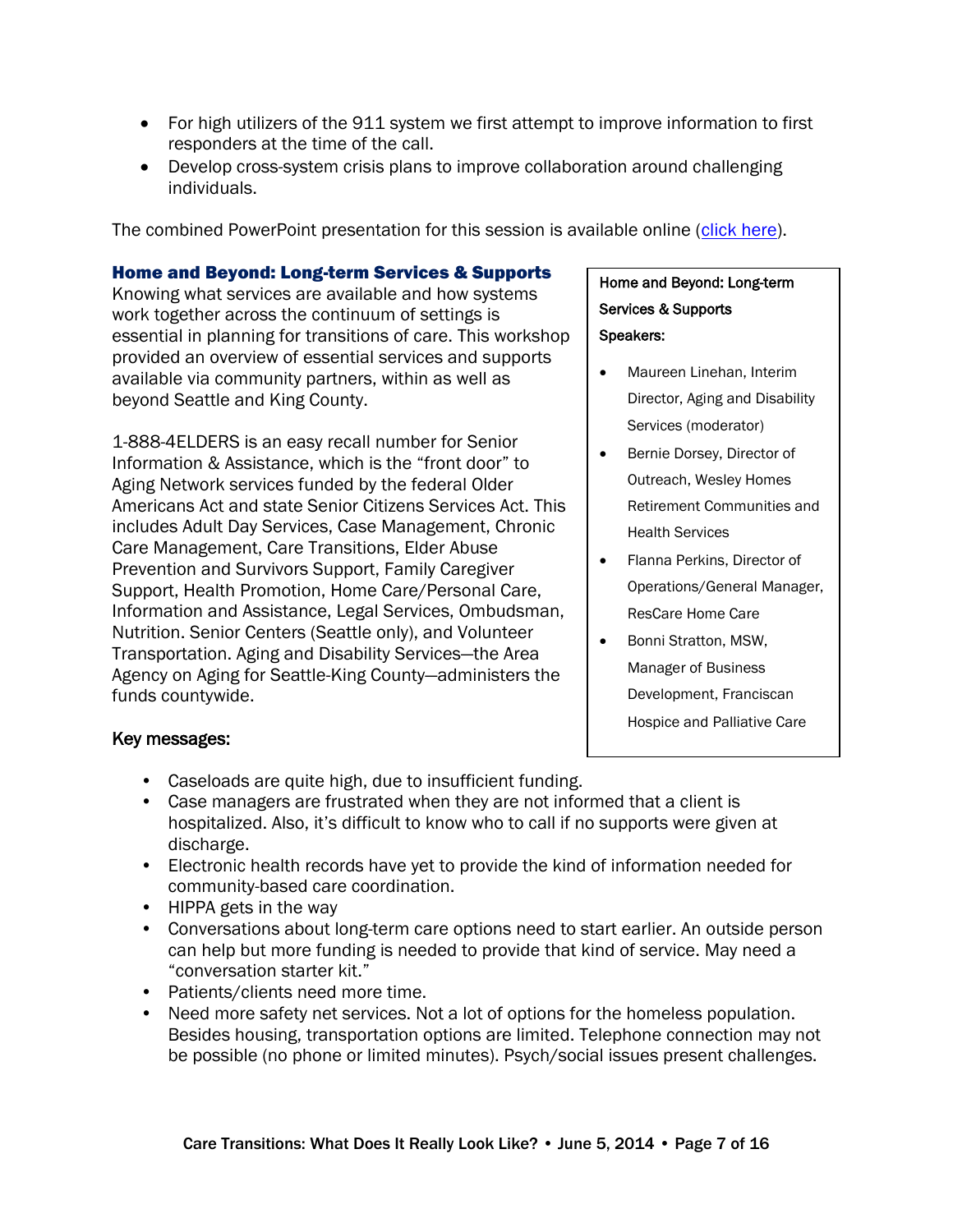- Insurance companies can't make referrals unless they get the right information from the hospital.
- Patients need more discharge support, especially with medical equipment in home.
- Need to standardize processes.
- Staff development is important.
- Some patients fear hospital employees.
- The perception of some hospital employees is that they think everything is fine, as long as the patient as a home and Medicaid. Some hospital staff seem reluctant to give referrals.
- Hospital personnel should ask the patient if they want to go home, if they really want to be



Maureen Linehan, Flanna Perkins, Bernie Dorsey and Bonni Stratton discuss long-term services and supports.

at home, and who will take responsibility for medications and their overall care. • Hospice is a viable option for many. People who leave the hospital with hospice have fewer hospital readmissions. Options include routine hospice care, continuous care, respite care, and general inpatient care.

• Client data can be shared for the benefit of the client, if an agreement is in place

Maureen Linehan's PowerPoint presentation, [Navigating Social Services for Seniors,](http://www.agingkingcounty.org/CTconference/docs/Home-and-Beyond-Long-term-Services-and-Supports_workshop.pdf) is available online.

#### Managing Depression, Anxiety and other Psychiatric Symptoms While Making Healthy **Transitions**

Transitions among care settings are especially difficult for people with mental health conditions. Appropriate mental health care is an important factor when addressing avoidable hospital admissions and readmissions.

#### Key messages:

- One in three families have experienced a major mental health problem. Some issues don't emerge until older adulthood. Even a person with a urinary tract infection (physical) can experience delusions, hallucinations, and sudden changes in behavior (mental health manifestations that can be resolved with a medical assessment).
- One of the biggest problems we face is highvolume caseloads impede transition coordination. Follow-up is difficult. Despite an increase in caseload, staffings have decreased.

Managing Depression, Anxiety and other Psychiatric Symptoms While Making Healthy Transitions Speakers:

- David M. Johnson, EdD, LMHC, CEO, Navos Mental Health Solutions (moderator)
- George Dicks, BA, GMHS, RCMHP, Geriatric Psychiatric Services, Harborview (PM only)
- Ken Ryan, MC-GMHS, Older Adult Services, Navos Mental Health **Solutions**
- Allen Tacke, MA, LMHC, GMHS, Navos Health Services
- Karin E. Taifour, MA LMHC GMHS, Crisis Case Manager, Geriatric Regional Assessment Team, Evergreen Health (AM only)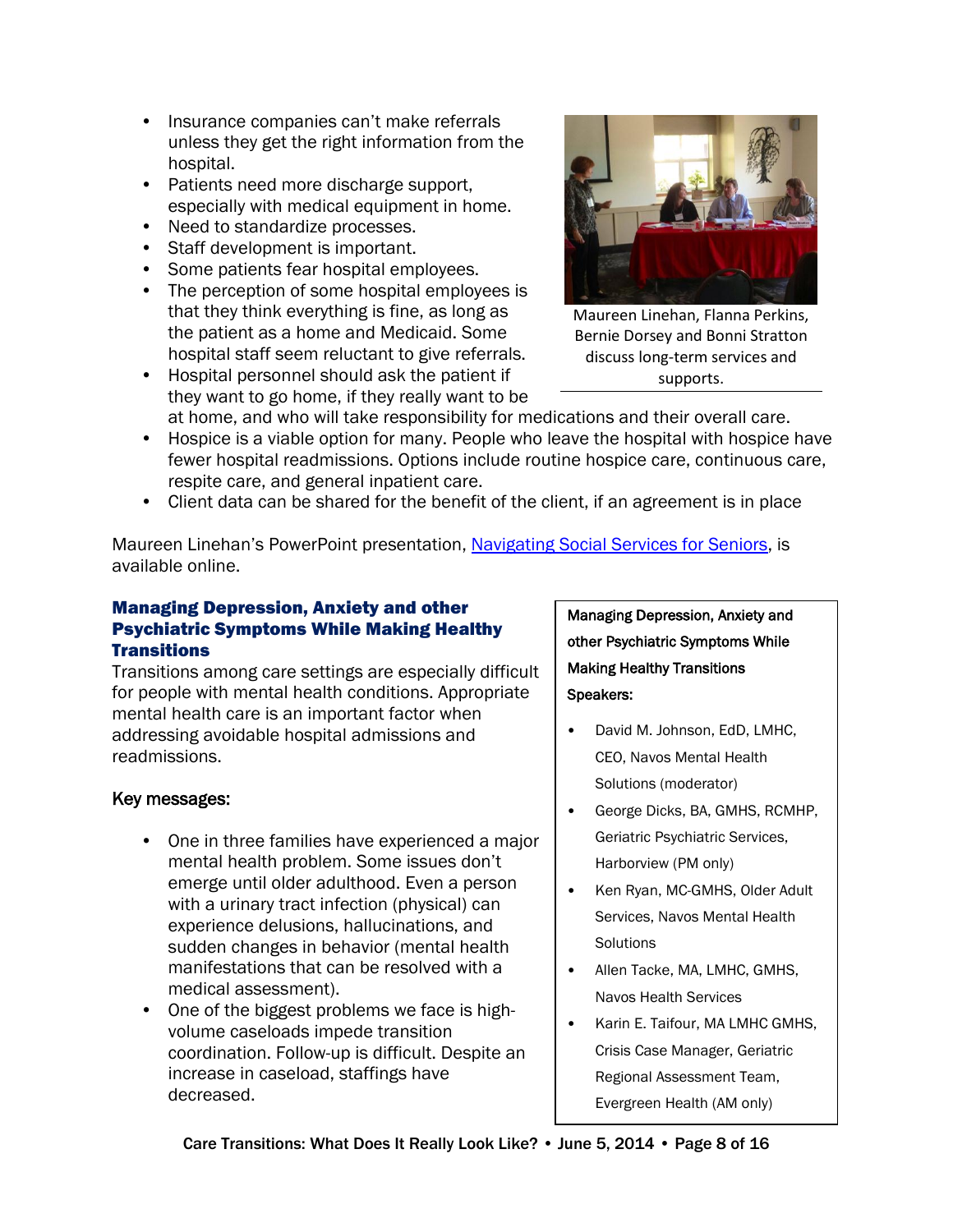- One strategy for coping with high caseloads (learned from some doctors and interns): Give full attention to one patient each day, to remember why you do what you do and to feel good about work; otherwise, you lose your passion and burn out.
- One way mental health counseling can help is to explain deficits and perspectives. Example: A female nursing home patient had deficits following removal of brain tumors. She wanted a divorce so she wouldn't be a burden to her husband. He sought counseling. The mental health counselor spoke with each person privately and then helped each one



David Johnson, Navos Mental Health Solutions, moderated the panel and discussion on behavioral health.

understand that memory loss caused the patient to not track how long or how often her husband visited. She was better able to understand his continuing devotion.

- Examine:
	- o Consistency of flow (i.e., we should have access to medical records and shouldn't have to reinvent the wheel).
	- o Simplicity (e.g., one booklet of forms to sign, plain English, no acronyms or medical terminology, every patient knows who they can call).
	- o Compatibility (between primary care and mental health systems)
	- o Templates (personalize care using forms that are malleable—patients aren't widgets).
- Cultural competency is very important. Language barriers include not having mental health illness definitions available in print (even in dictionaries). There is a shortage of materials than can explain. Champions and trusted advocates can help.
- It's important to support—not scandalize—a person. Example: comfort rooms, not straps.
- Traditionally, primary care and mental health are separate. We need parity. Gains have been made in the past 10 years but not enough.
- Clients listen to their doctors, and primary care providers need a better handle on mental health issues.

*"Respect people's resilience rather than focusing on pathology."—*

*Participant take-away attributed to the behavioral health workshop*

- Focus on and work with patients' strengths, skills and interests. Reminiscence is powerful—help patients recall their strengths. Focus on what's positive. Problemsolving is important, using something that is motivational to the patient (e.g., a patient who needs more exercise may be motivated to walk with a grandchild who is important to him or her).
- Respect the complexity of the individual. They are not their illness or occupation. Interaction is meaningful. Being present normalizes. This is a collaborative process involve the patient and give them choices. The more we respect the patient, the better the results.
- It's good to know the relationship between the patient and his or her caregiver.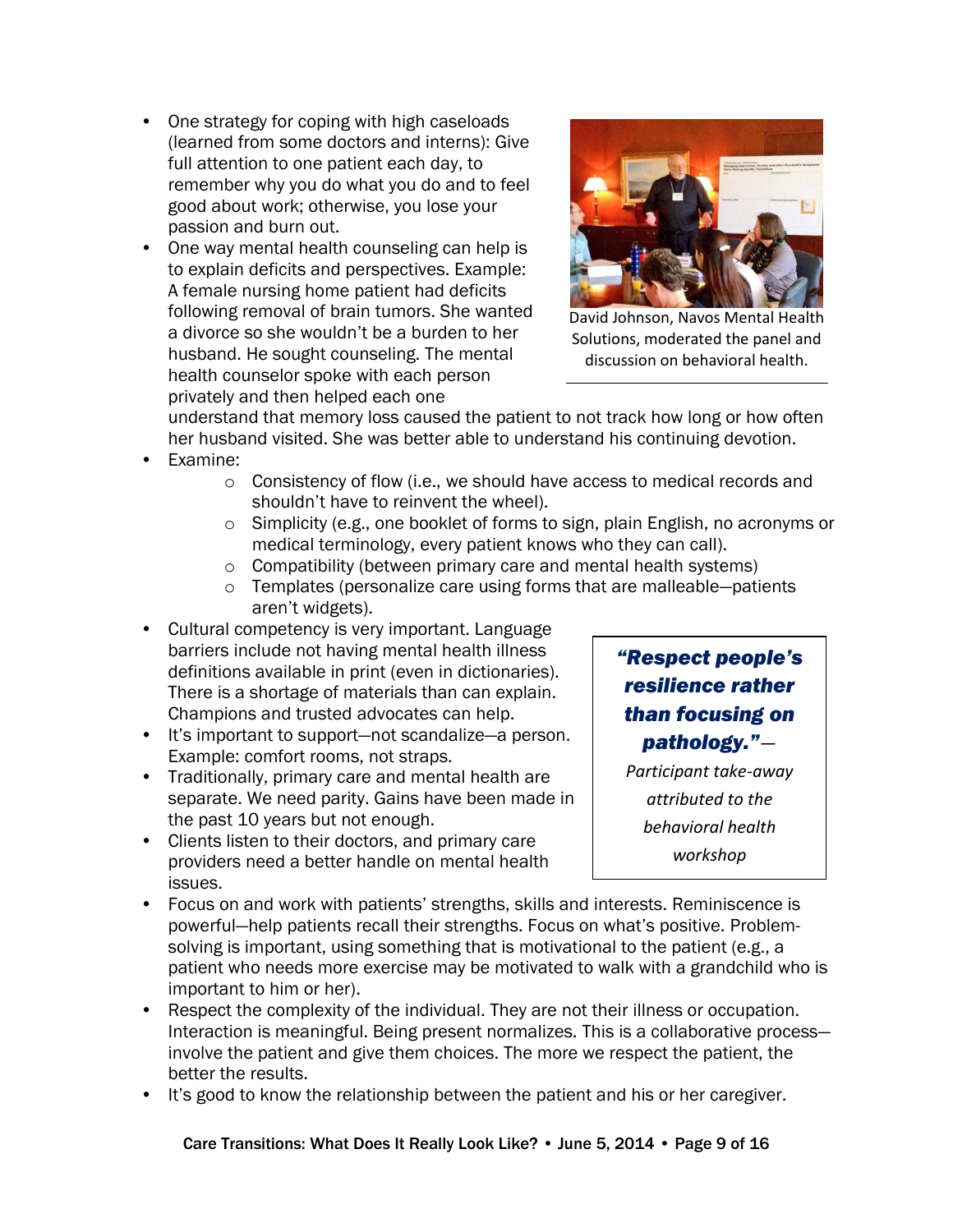• A national standardized tool that can be used across systems is in the works, needed to determine capacity. A tool used in independent living is called OASIS.

Karin Taifour's PowerPoint presentation on Evergreen Health's Geriatric Regional Assessment Team is available online [\(click here\)](http://www.agingkingcounty.org/CTconference/docs/Evergreen-Health-GRAT.pdf).

#### Medication Challenges in Care Transitions: Issues Faced by Patients, Providers & Community **Professionals**

The human cost from adverse drug events is high each year:

- Drugs cost \$170 billion in morbidity and mortality.
- 88 percent of the cost of transition.
- 700,000 ER visits related to adverse drug events
- Drugs causing the highest number of ER visits were Warfarin and insulin.
- Hospital admissions carry a 36 percent medication error rate.
- Medication errors at and following hospital discharge exceed 72 percent (some hospital error and a great deal of patient misunderstanding).
- 20 percent of Medicare hospital readmissions within 30 days are due to adverse drug reactions, costing \$25 billion.

Kelley-Ross pharmacists led an interactive session that illustrated the important role of medication management in reducing hospital readmissions. First, participants critiqued a discharge summary. Flaws included:

- Several doctors were listed without explanation of who does what.
- Patient instructions were vague or non-existent.

### • Medications and dosages were changed between intake and discharge, and there was little consistency between the two lists. (Different unfamiliar packaging can lead to improper dosages.)

- Patients who are ill are not going to read all the pages, and may not be health literate.
- Follow-up appointments lacked consistency. Two visits—with two different doctors carried no explanation.
- One page had "gobbledygook" printing.

Other messages included:

- Patients take comfort in "zip lock bags" of medications.
- Some physicians do not return phone calls or communicate with other providers.
- Medication changes happen quickly—sometimes weekly.
- Multiple prescribers means more room for error.

#### Care Transitions: What Does It Really Look Like? • June 5, 2014 • Page 10 of 16

Medication Challenges in Care Transitions: Issues Faced by Patients, Providers & Community **Professionals** Speakers:

- Mary Pat O'Leary, RN, BSN, Aging and Disability Services (moderator)
- Josh Akers, PharmD, RPh, Community Operations Manager, Kelley-Ross Pharmacy
- Geoffrey Meer, PharmD, RPh Consultant Pharmacist, Kelley-Ross Pharmacy
- Shanna O'Connor, PharmD, BCPS University of Washington School of

Pharmacy Faculty Fellow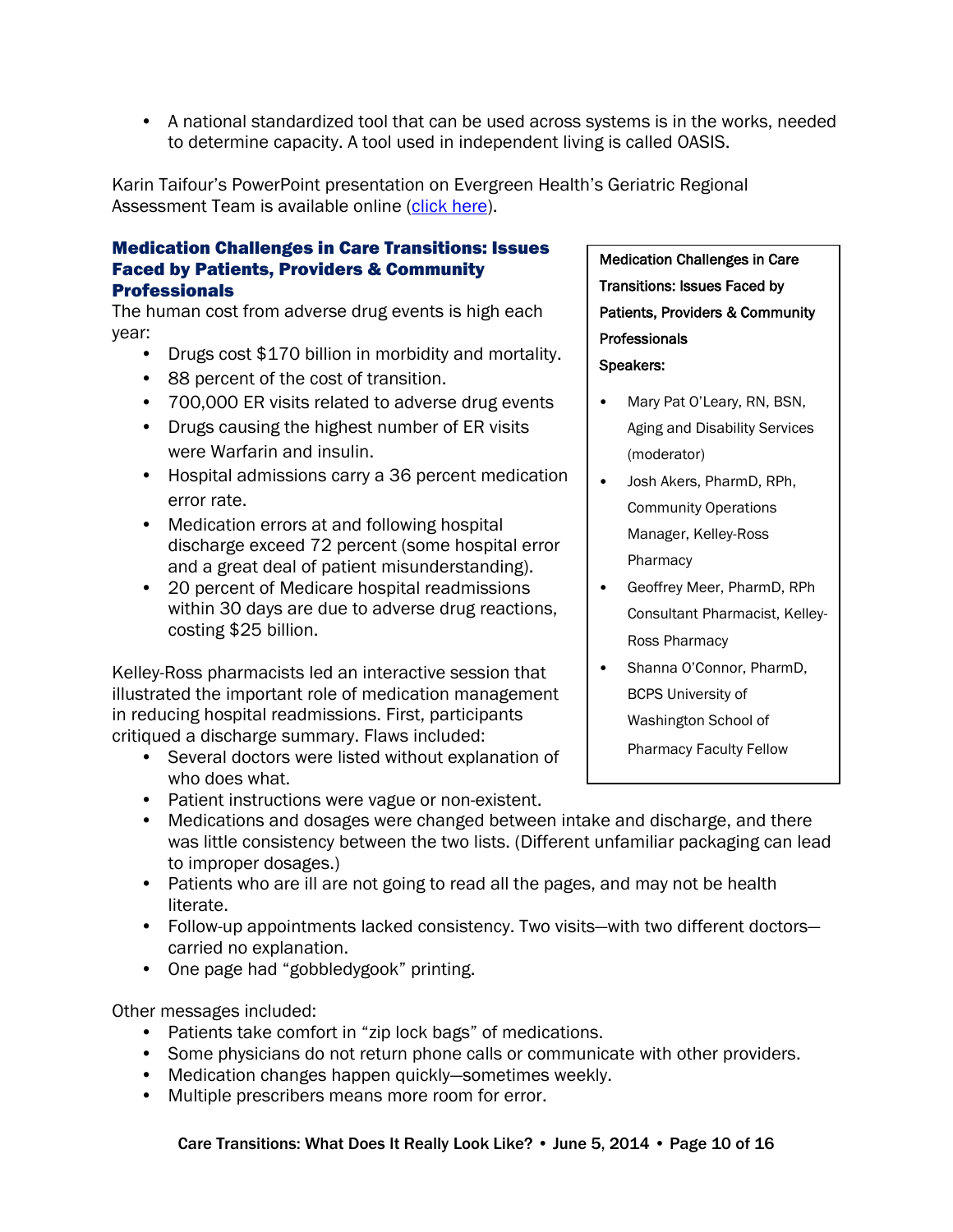• A number of medical reconciliation models are available (e.g., Johns Hopkins, University of Kansas, Duke University).

Various studies highlight medication issues at home:

- 1. Medications are located throughout the home.
- 2. Medications are older than three months.
- 3. Patients use multiple pharmacies (no coordination).
- 4. Bottles are dirty.
- 5. Medications are mixed together.
- 6. Patients receive multiple strengths of the same medications.



Kelley-Ross pharmacists led an interactive workshop on medication challenges faced by patients and caregivers.

- 7. Patients have more than one bottle of the same medication.
- 8. Drug interactions include over-the-counter and herbal and OTC medications.
- 9. A common drug-related adverse reaction is dry mouth, which affects dental health—a precursor to other health problems.
- 10.Medications are not stored properly.

How to improve the process at facilities:

- 1. Use in-house pharmacy or understand how to use the pharmacy well.
- 2. High risk sheet.
- 3. Right medication at the right time.
- 4. Communicate with the doctor and pharmacy, ask patient to bring medications when admitted (including herbal and OTC).
- 5. Find out where pateitns buy medications. Call the pharmacy to request a fax list.
- 6. Ask the patient why they no longer take medications.
- 7. Time-intensive: use a technician.
- 8. Determine how to streamline process.

Clinic visits: Patients may be reluctant to bring meds if they have health conditions that affect mobility and limited transportation options. For example it would be difficult for someone with a walker taking the bus to bring medications. Instead call the pharmacy. Pharmacy review is time intensive. Focus on those most at risk. Reward patients for following their regime. Build relationships so patients look forward to the visit Measurements of success that may attract partners and funders:

- 1. Number of patients.
- 2. Time interactions (patient visits) with patient. Expect the amount of time will go down for patient consults.
- 3. Readmission rate.
- 4. Number of ER visits.
- 5. Number of medications per patient.
- 6. Patient understanding.
- 7. Number of problems resolved (MRP=Medical Retention Process).

Take-aways included:

1. Look at issues from patient perspective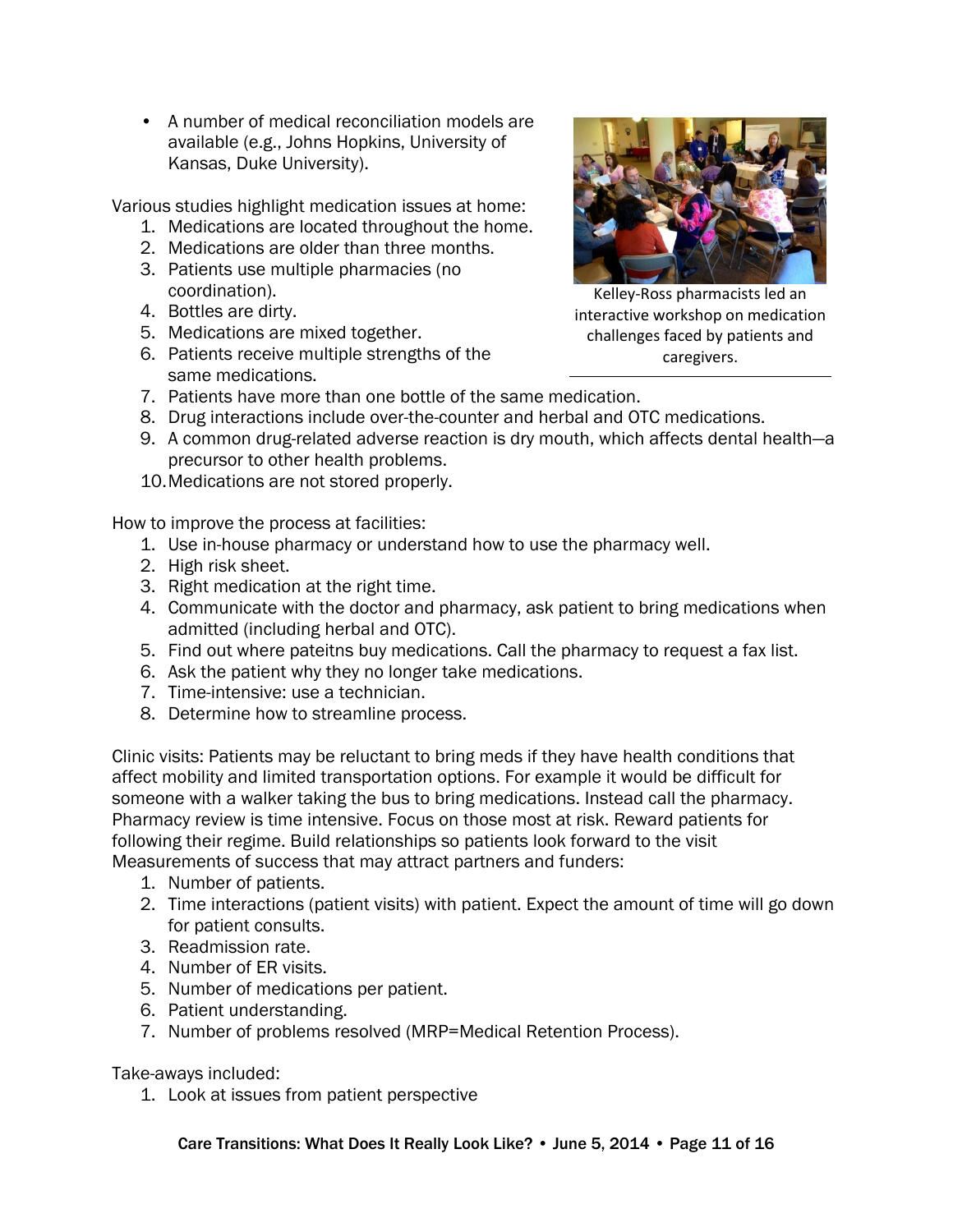- 2. Provide value to the patients
- 3. Begin the conversation/relationships
- 4. Share with others
- 5. Focus on high flyers
- 6. Use multifaceted solutions
- 7. Look at funders perspective To get funded show that it is working

The Kelley-Ross Pharmacy presentation [\(Medication Challenges in Care Transitions:](http://www.agingkingcounty.org/CTconference/docs/Medication-Challenges-in-Care-Transitions_workshop.pdf)  [Issues Faced by Patients, Providers & Community Professionals\)](http://www.agingkingcounty.org/CTconference/docs/Medication-Challenges-in-Care-Transitions_workshop.pdf) is available online.

#### Continuing the Conversation

[Continuing the Conversation,](http://www.agingkingcounty.org/CTconference/docs/Continuing-the-Conversation_general-session.pdf) the final general session, was facilitated by Carol Higgins and Kathleen Moisio (referenced above). Conference participants discussed major learnings from conference sessions, emerging trends, and potential new partnerships to improve coordination of care and prevent avoidable hospital readmissions.

- Ms. Moisio shared some of the measurable success of Pierce County's "Together We Care" initiative, which she facilitates.
- Final comments included:
	- o "Warm handover" has been perceived as an "extra thing" when it should be a part of our core service.
	- o We all collect data. How can we share data?
	- o We need to turn barriers into opportunities.
	- o We need to continue to look at factors that affect readmissions.
	- $\circ$  Information must be disseminated to target populations, including individuals with limited or no English.
	- o Professional education is important.
	- o We need to focus on two to three areas to make a difference.
	- $\circ$  Continue to listen to patients and caregivers—ask what works, what doesn't work, and what's one thing you would change, if you could, in healthcare?

The conference closed with a short video: [Impossible Made Possible,](http://youtu.be/SoTzYPiQ68I) an inspiring story of a Thailand football club that started off in a little floating village with no football grounds.

## Appreciation

Aging and Disability Services thanks Wesley Homes for hosting the June 5, 2014 conference and the following sponsors for their generous support:

- Aging and Disability Services (ADS)
- Asian Counseling and Referral **Service**
- Developmental Disabilities Administration, DSHS
- Family Resource Home Care
- Franciscan Hospice and Palliative Care
- Full Life Care
- Home Care Referral Registry of Washington State
- Professional Registry of Nursing, Inc.
- ResCare Home Care
- Senior Services
- Qualis Health
- Washington Dental Service **Foundation**
- Wesley Homes

Care Transitions: What Does It Really Look Like? • June 5, 2014 • Page 12 of 16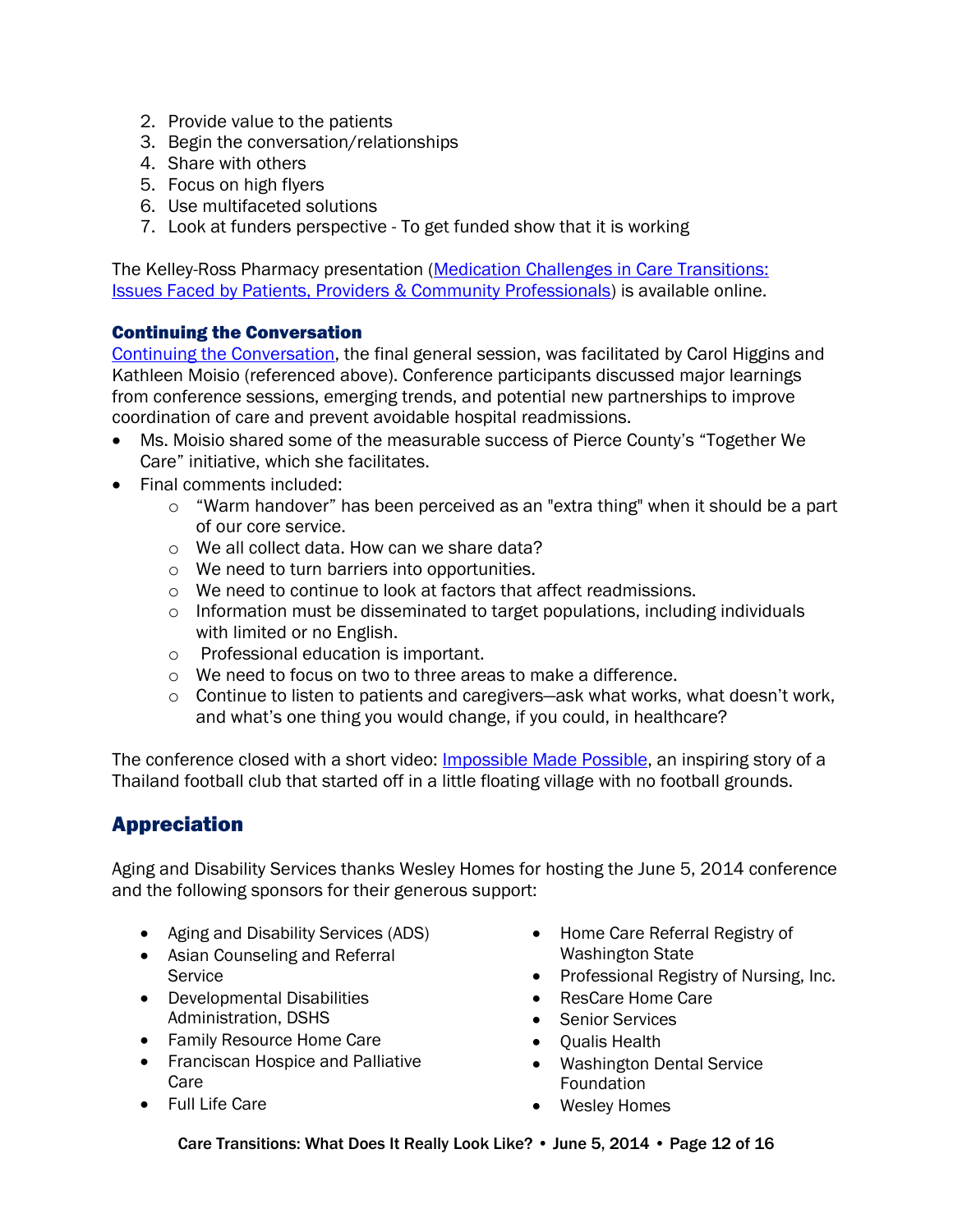

The individuals who served on the conference planning team, and the organizations they represented, provided guidance in numerous ways over six months leading up to the conference. Special thanks to:

- Lauren Bertagna, Developmental Disabilities Administration, DSHS
- Dave Budd, Full Life Care
- Janet Ceballos, Alzheimer's Association of Western and Central Washington
- Jay Crosby, Professional Registry of Nursing, Inc.
- Bernie Dorsey, Wesley Homes
- Carol Higgins, Qualis Health
- Katheryn Howell, Wesley Homes
- Stephen Lam, Chinese Information and Service Center
- Mary Pat O'Leary, Aging and Disability Services
- Irene Stewart, Aging and Disability **Services**
- Bonni Stratton, Franciscan Hospice and Palliative Care
- Gary Tang, Asian Counseling and Referral Service

## Feedback

ADS requested feedback from participants in two ways—feedback forms at the event, and an electronic survey approximately one week later (which was open until the end of June). All of the feedback will be considered by the conference planning team in designing the next conference.

Eighty-five (85) people responded to the online survey. Ninety-six percent (96%) of respondents gave the conference a positive (excellent or good) rating. Favorable ratings were given for each program component, with particularly high marks for the opening panel presentation and the personal stories of two family/patient representatives. Other highlights were networking, learning more about community-based resources, and inclusion of mental/behavioral health in two workshops.

The survey solicited suggestions for improvements and gauged interest in specific topics for future conferences. Following is what the planning team learned:

#### Logistics: Suggestions for Improvements

- Indicate actual program start time in advance
- **Ensure sufficient restroom capacity**
- Improve signage:
	- o Event signage (general)
	- o Post signs at each entrance that indicate where to pick up registration packets
	- o Provide better campus signage
	- o Provide consistent signage for parking options
- Assign a greeter to each entrance
- Ensure AC/temperature controls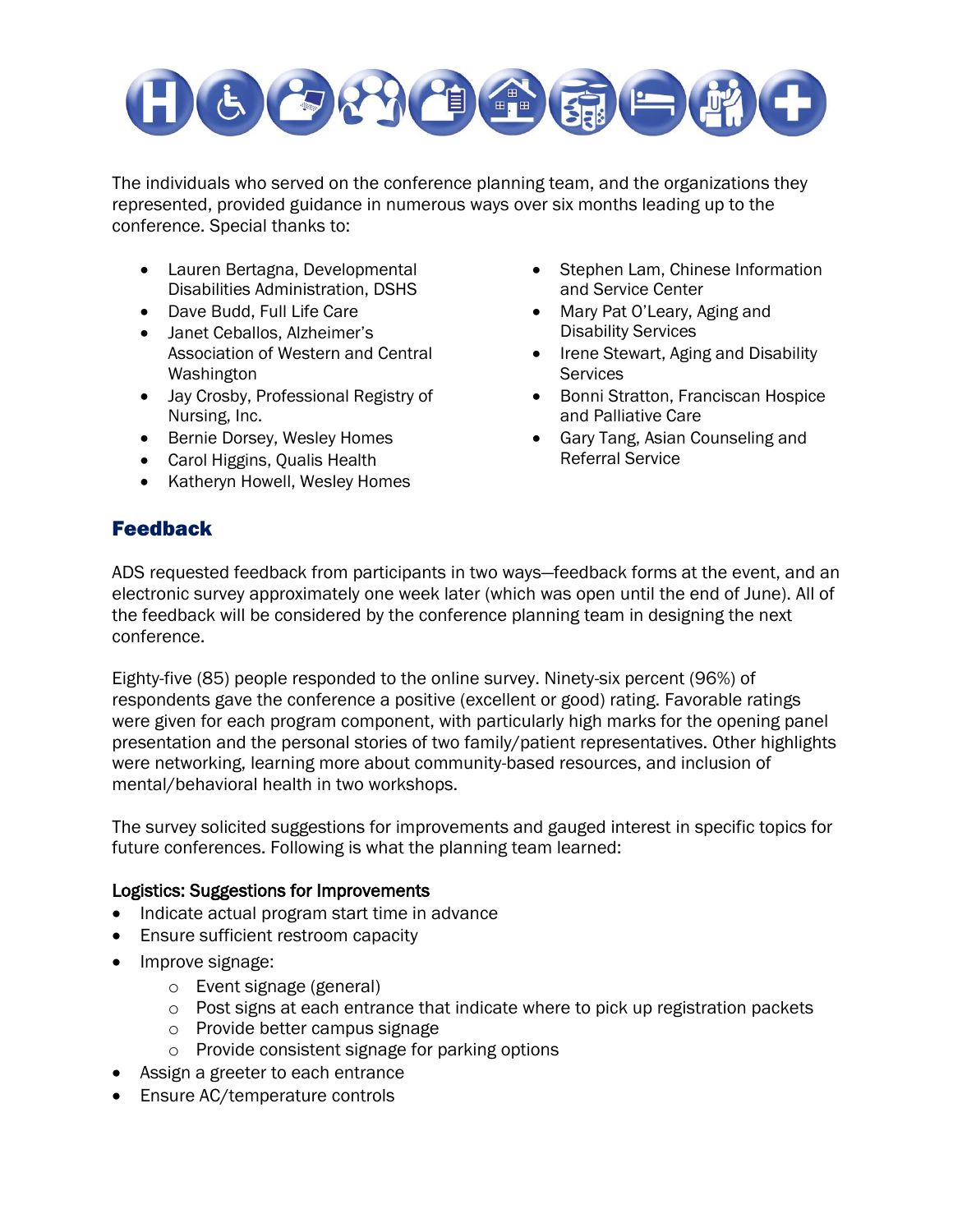- Schedule a shorter day (end by 4 p.m. to avoid traffic) was mentioned by several people; however at least one participant said "more time!"
- Improve sound quality (difficult to hear speakers and audience questions in auditorium)
- Double-check accuracy of map and driving and parking directions
- Include session locations in program (not just on screen)
- Shorter breaks, especially in the afternoon (longer break in morning, with exhibits, is good)
- Include notes pages in program or blank notes in packet
- Provide more/fewer workshops, with greater variety, 45 minutes (instead of 90)
- Provide a participant list
- Provide more space between tables to make circulation a bit easier
- Reduce imposition on residents by ensuring they know about the event well in advance
- Less competition with adjacent dining hall
- Meals:
	- o Improve vegetarian meal options
	- o Make lunch less carbohydrate heavy (sleep inducing)
- Larger facility needed
- Provide more audio/visual support
- Presenters:
	- o Give more direction to panelists about the focus of the panel, whether PowerPoint or handouts are expected, time, tools, etc.
	- o Specific deadlines for slides, handouts, registration
	- o Information about the workshop space
- Expand to Seattle, east side, general

## Program: Suggestions for Improvements

- Cultural competency/representation of diverse communities:
	- o Include special needs of minority elders, immigrants and refugees, LGBTs
	- o Include workshops about beliefs, strengths and impacts of culture, language, ethnicity
- Include a few advanced workshop sessions
- Plan more intentional, structured networking and "mixing" opportunities (e.g., activities that get participants working together)

#### Key Words in the Online Survey

Advocate/point-person Behavioral/mental health issues Care coordination Caseloads (high) **Collaboration Communication** Community Compassion fatigue **Complexity Connections** Contact (human-to-human) Data Depression Discharge planning Family Funding (lack) Handoff/handover Medication reconciliation Multidisciplinary approach Networking/relationships Patient/client Quality improvement Red flags Resilience Resources Respect Roles Safety net Standardized care **Teamwork** Tools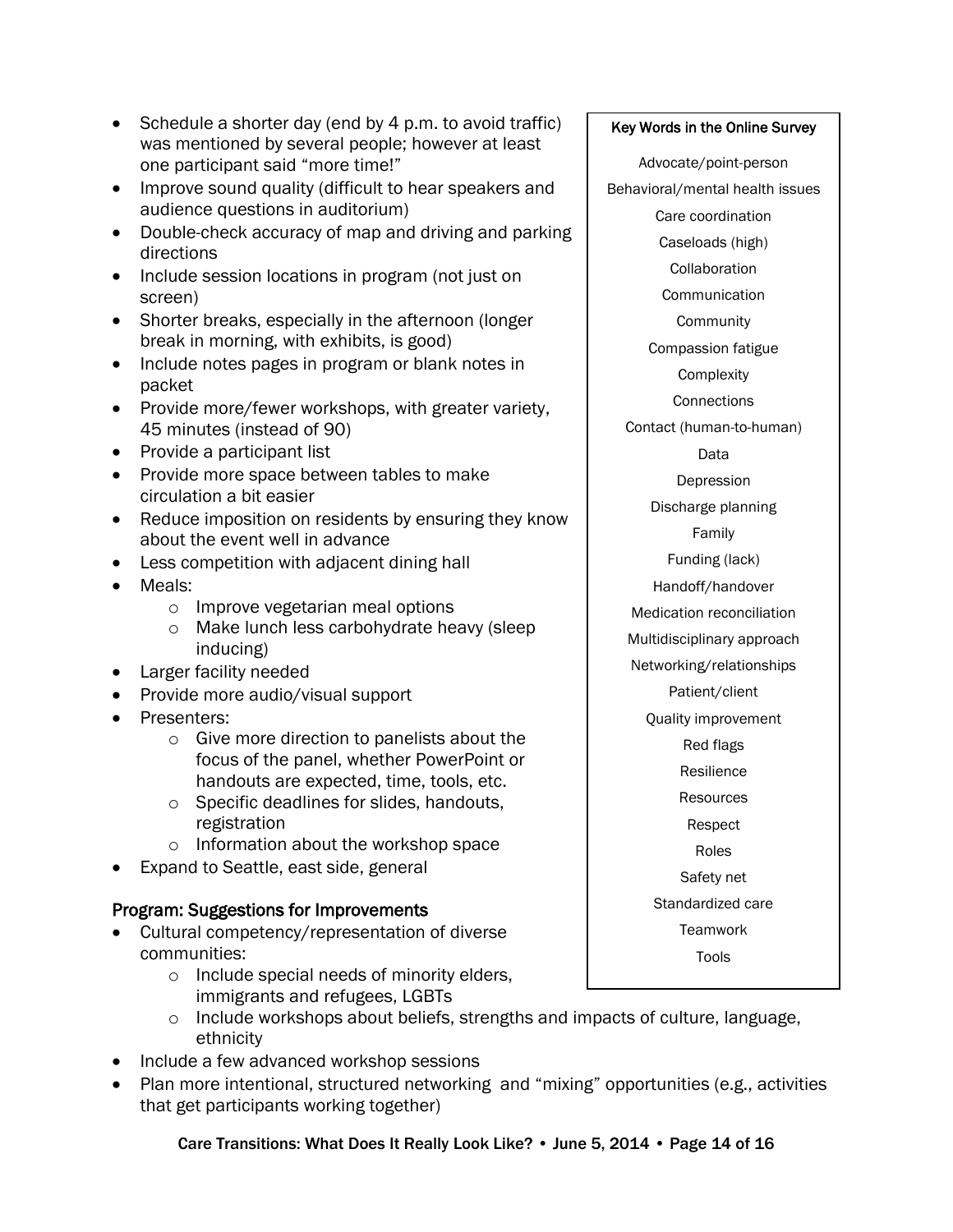- Need more concrete tools/solutions/pilot program for seamless transitions of care
- Design patient/client-centered programs
	- o Include client/patient presentations or testimonials
	- o Impact of stereotyping, stigmatizing, revolving ER door and hospitalizations
	- o Include both positive/successful and unsuccessful experiences and outcomes
	- o Ask for feedback to improve seamless transitions
- Hear how providers improved communication
- Ensure each session has a take-away: specific strategies or tools related to transitions among care settings
- Case studies:
	- o Include specific care transitions case studies—how it happened, what worked, what didn't
	- o Expand case studies from "information and referral" to "bridging the gap" strategies that result in a smoother handover.
	- $\circ$  Ensure that case study discussion remains realistic (not hopeful but doable)
- Focus on evidence-based transition models, strategies and interventions
- More time for questions and answers, especially with higher level hospital representatives who may not be accessible at other times
- Closing session may not be necessary (redundant)
- Consider presentation from front-line case managers on how care transitions coaching affects case loads
- Needed better explanation of what was expected by work groups (outcome, time commitment, etc.)
- Include quality improvement and patient-centered approaches rather than just cost savings
- Consider convening one work group for collaborative action.

## Attendance: Suggestions for Improvements

 Include more skilled nursing providers, community mental health providers (especially mental health professionals who do home visits), and hospital representatives, including C-suite hospital leaders.

#### Next Conference

- All day is the preferred length of time.
- Emphasize speakers, panel presentations and skills-based workshops
- Interests (highest response):
	- 1. Behavioral health (73)
		- 2. Health literacy & communications (72)
		- 3. Patient education & activation (71)
		- 4. Patient transfer/hand-over (71)
		- 5. Primary care provider communication (70)
		- 6. Partnership communication (70)
		- 7. Case studies (care transitions programs) (69)
		- 8. Local supportive services (69)
		- 9. Chronic disease self-management (68)
		- 10.Caregiver support (67)